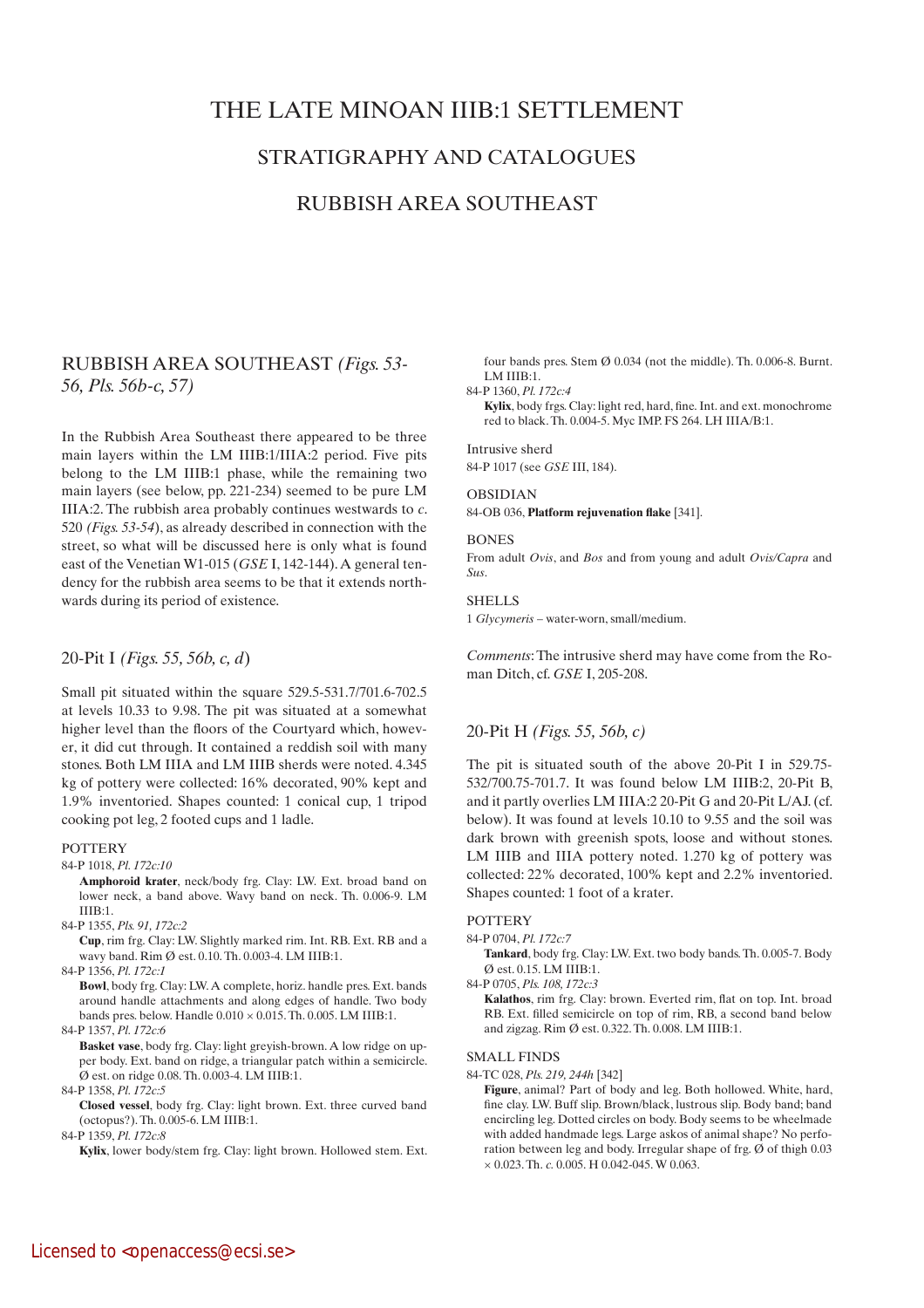

## **BONES** Few from adult O*vis/Capra* (two individuals) and *Sus*.

*Comments*: There were curiously few finds and very little pottery in a relatively large pit (*c*. 0.55 m3).

## 20-Pit H2 *(Figs. 55, 56b, c, Pl. 56b*)

This pit was situated south of 20-Pit H in the square 529.3- 532.1/699-700.9. A small deposit in the same stratigraphical position is included here (no. 84-P 1042). The pit was found below LM IIIB:2, 20-Pit B and lies above the LM IIIA:2 20-Pit L/AJ (cf. below) and it was found at levels 10.19/9.73 to 9.83/9.67 sloping towards the south. It consisted of a redbrown, sandy, fairly soft soil. LM IIIA and some LM IIIB pottery in this deposit. 20.020 kg of pottery were collected: 15% decorated, 87% kept and 2.8% inventoried. Shapes counted: 16 conical cups, 2 undecorated goblets, 6 tripod storage jar legs, 10 footed cups, 2 cooking dish rims and 1 lamp.

## **POTTERY**

84-P 1036, *Pl. 172d:7*

**Kylix**, rim/body frg. Clay: buff, hard, fine. Short, rounded, lip and beg. of a vertical, strap handle. Int. and ext. monochrome reddish-brown. Handle 0.024 × 0.006. Th. 0.003. Myc IMP. FS 264. LH IIIA/B:1. 84-P 1037, *Pl. 172d:14*

 **Closed vessel**, body frg. Clay: light brown. Ext. curved bands and two body bands. Th. 0.004-5. LM IIIA:2/B:1.

84-P 1038, *Pl. 172d:15*

 **Rhyton**, conical, body frg. Clay: LW. Ext. a broad and a thin band and foliate band. Ø est. 0.07. Th. 0.006. LM IIIA:2/B:1.

84-P 1039, *Pls. 108, 172d:12*

 **Kalathos**, rim/body frg. Clay: light reddish-brown. Everted rim, flat on top and a complete, horiz., roll handle on top of rim. Int. broad RB. Ext. RB and a band below. Bands along edges of handle and barred on top. Rim Ø est. 0.16. Handle 0.01. Th. 0.004-5. LM IIIA:2/B:1.

84-P 1040/1082, *Pl. 172d:16*

 **Krater**, lower body frg. Clay: LW. Ext. monochrome lower part with a thin band above. Th. 0.006-8. LM IIIA:2/B:1.

84-P 1041, outside j.

84-P 1042, *Pl. 172d:13*

 **Closed vessel**, body frg. Clay: light reddish-brown. Ext. two body bands. Th. 0.003-5. LM IIIA:2/B:1.

84-P 1072, *Pl. 172d:1*

 **Cup**, rim/body frgs. Clay: reddish-brown with grey core. Yellow slip and red paint. Everted rim, a complete, vertical, strap handle. Int. monochrome. Ext. RB, stylized shells within wavy bands? and three body bands. Band around handle section and bands along edges of handle. Handle 0.006 × 0.027. Th. 0.004-5. LM IIIA:2/B:1.

84-P 1073, *Pls. 95*, *172d:2*

 **Bowl**, rim frg. Clay: light red. Close to a handle section. Slightly marked rim. Int. RB and a lower body band. Ext. RB, tricurved arcs with hatched lozenges int and ext. Three body bands. Rim Ø est. 0.15. Th. 0.004-5. LM IIIB:1.

84-P 1074, *Pls. 91, 172d:3*

 **Cup**, rim frg. Clay: red. Everted rim. Int. monochrome. Ext. monochrome on top of rim, broad RB and concentric semicircles with chevrons in-between. Rim Ø est. 0.13. Th. 0.003-4. LM IIIA:2/B:1. 84-P 1075, *Pl. 172d:4*

 **Cup**, rim frg. Clay: brown. Slightly marked rim. Int. monochrome. Ext. RB and alternating arcs. Rim Ø est. 0.11. Th. 0.003. LM IIIB:1.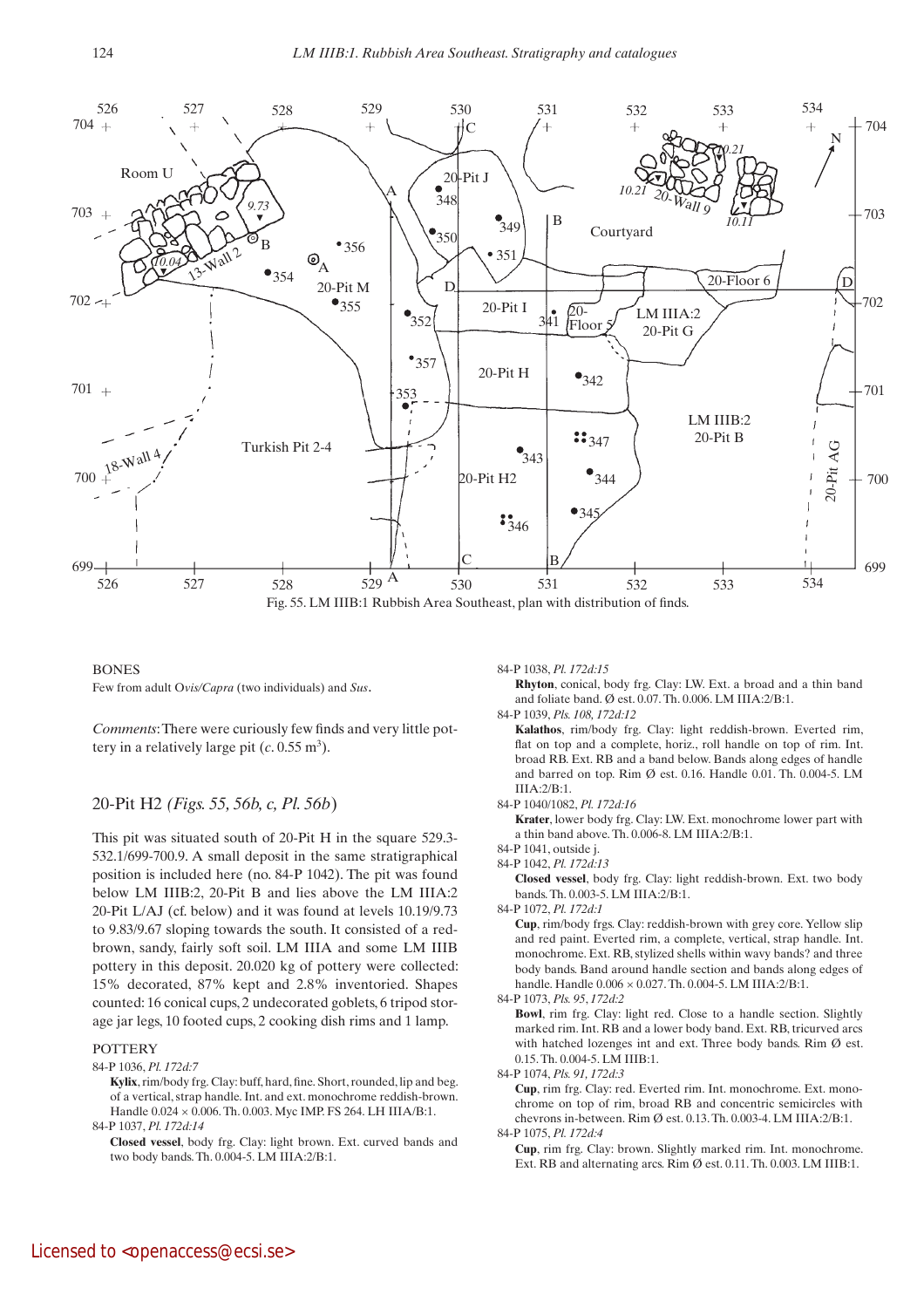

 **Cup**, rim frg. Clay: greyish-brown. Everted rim. Int. RB. Ext. RB, festoons with hatched triangles and groups of vertical and horiz. bands in-between. Rim Ø est. 0.13. Th. 0.003. LM IIIA:2/B:1. 84-P 1077, *Pl. 172d:8*

 **Cup**, body frgs. close to a rim. Clay: LW. Int. RB. Ext. RB, hatched lozenges framed by wavy bands and three body bands. Th. 0.002-3. LM IIIA:2/B:1.

 **Cup**, body frg. Clay: LW. Ext. a horiz. row of dots and three body bands. Th. 0.003-4. LM IIIA:2/B:1.

84-P 1079, *Pl. 172d:9*

 **Cup**, body frg. Clay: LW. Ext. a bird and two, thin, body bands pres. Th. 0.003. LM IIIA:2/B:1.

84-P 1080, *Pls. 110*, *172d:11*  **Rhyton**, conical, body frg. Clay: LW. Int. part of a broad RB. Ext.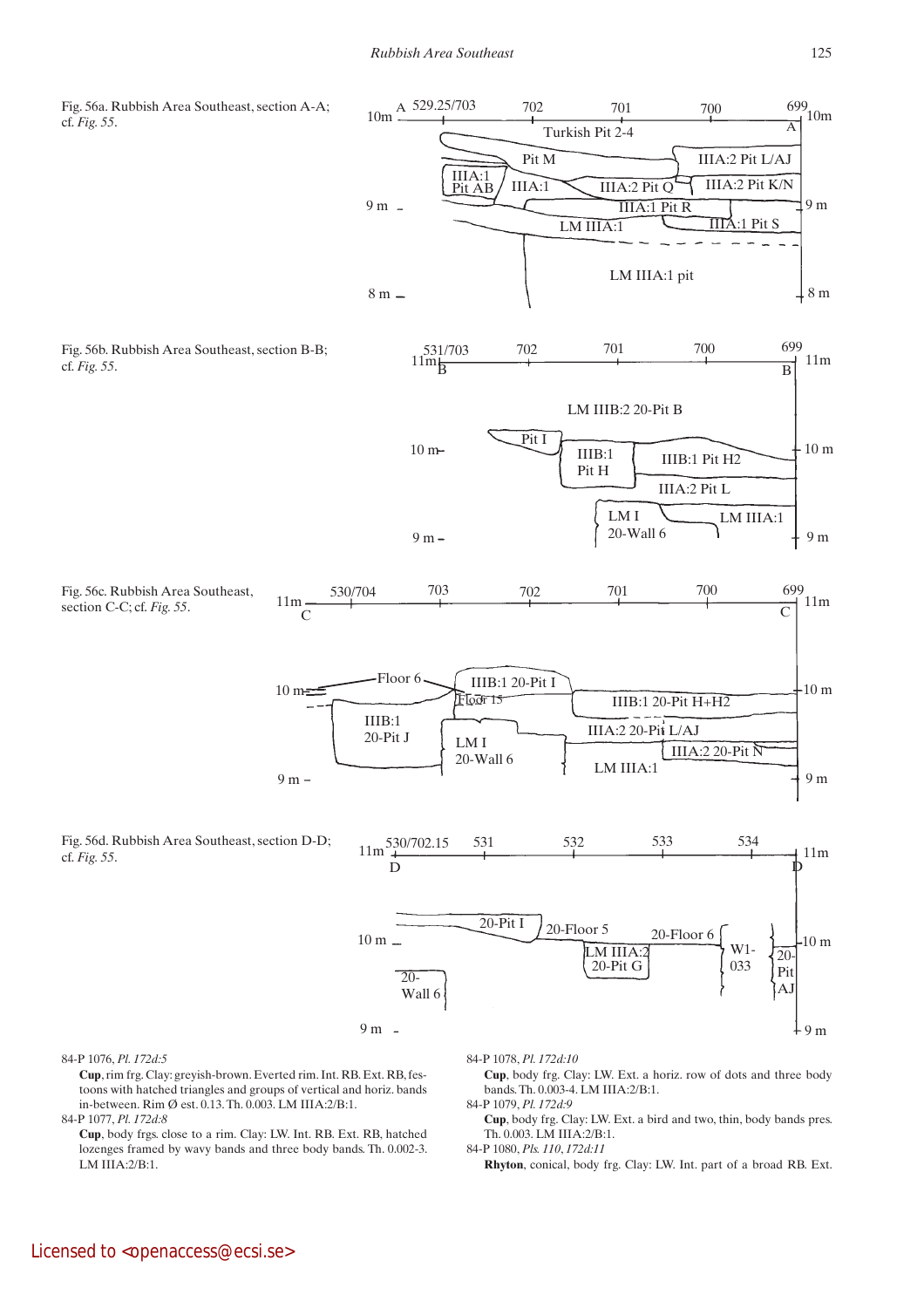Broad band, a band below with filled triangles alternating with vertical wavy borders with a vertical band in-between. Th. 0.004-6. LM  $I I I R·1.$ 

84-P 1081, *Pl. 172d:6*

 **Cup**, handle frg. Clay: LW. Part of a vertical, strap handle. Ext. broad bands along edges of handle. Handle 0.006 × 0.020. LM IIIA:2/B:1.

84-P 1083, outside j. 84-P 1084, *Pls. 106, 172d:17*

 **Storage jar**, rim/body frg. Clay: yellowish-red. Rim like a moulding on body, scar from a horiz. handle. Int. RB. Ext. a band around handle attachment and part of a small curved band below. Th. 0.010-13. LM IIIA:2/B:1.

Outside joins

84-P 1041 to 84-P 0976/0977, LM IIIA:2, Rubbish Area Southeast, 20- Pit L/AJ, p. 227.

84-P 1083 to 84-P 0868, LM IIIA:2, Rubbish Area Southeast, 20-Pit L/ AJ, p. 226.

SMALL FINDS

84-TC 014, *Pl. 244i:3*, 530.40/699.85/9.87 [343]

Spindle whorl, type 4, completely pres. Clay: hard, fine-grained, whitish. Slip: yellowish. Paint: reddish originally covering all of object. Conical, slightly irregular in shape and with rounded transition to flat sides at top and bottom. SH placed slightly off central axis. H 0.021. Ø 0.018. Weight 0.010.

84-TC 038, *Pls. 218, 244i:2* [344]

 **Figurine** of the Proto Phi or Phi B type? Stem. Fair condition. Chipped at base. Slightly splaying, hollow base. Fingerprints. Light brown, hard clay, fine and gritty. Light brown slip. Reddish-brown, slightly lustrous paint; worn and shaded. Two broad vertical bands down stem front and back. H 0.04. Ø of stem 0.017. Ø of base *c.*  0.03.

84-MISC 076, *Pl. 244i:1* (see below, Shells) [345]

#### OBSIDIAN

84-OB 037, **Flake of core's reduction** [346]; 84-OB 038, **Bladelet**, *Pl. 269a:2* [346]; 84-OB 039, **Geometric (trapeze) on blade** [346]; 84-OB 043, **Flake of core's reduction** [347]; 84-OB 044, **Chip of core's reduction** [347]; 84-OB 045, **Crested blade** [347]; 84-OB 046, **Blade** [347].

## BONES

Some bones from adult *Ovis*, *Capra*, *Bos* and *Canis*, from young and adult *Ovis/Capra*, and from young *Sus*.

#### **SHELLS**

1 *Murex* – lacks apex, open body. 2 *Glycymeris* – water-worn, unholed; water-worn, small (84-MISC 076b). 2 *Cerastoderma* – W 0.0205, H 0.0195; left: W 0.030, H 0.0255 (84-MISC 076a). 8 *Arca* – four right: W 0.037, *c*. 0.040, 0.0685, one broken, rather small; three left: 0.0505, 0.05225, one large, broken; one right: W 0.064 (84-MISC 076c). 2 *Pinna* – two frgs. one umbonal; three frgs. (84-MISC 076d). 1 *Cerithium* – open lip, slightly broken apex, L 0.0495 (84-MISC 076e).

## 20-Pit J *(Figs. 55, 56c, Pls. 56c, 57a-b)*

This pit is situated within the square 529.45-530.75/702.25- 703.75 and has in all probability cut through the levels of all the southern floors of the Courtyard (cf. below) down into the LM IB destruction level. It was mainly stratified below the Roman Ditch (*GSE* I, 205-208) and the top was discovered at 9.91 while the bottom was reached at 9.10. The soil in the pit was dark brown, clayish and further down it contained many stones. At the bottom a pithos base was found, 84-P 0828, and large fragment of a storage jar, 84-P 1016 (*Pl. 56c*). The pit contained LM IIIB and LM IIIA pottery and a few earlier sherds. 29.460 kg

of pottery were collected: 17% decorated, 89% kept and 1.1% inventoried. Shapes counted: 1 decorated kylix, 5 undecorated kylikes, 14 conical cups, 1 tripod cooking pot leg, 3 undecorated goblets, 1 rhyton, 4 tripod storage jar legs, 9 footed cups.

#### **POTTERY**

#### 84-P 0660, *Pl. 172f:1*

 **Cup**, rim/base frgs. Clay: LW. Slightly everted rim, flat base. Int. RB, two circular bands at base. Ext. RB, stylized shells and semicircles?, a body band and a base band. Base Ø 0.046. Th. 0.002-4. LM IIIB:1.

84-P 0661, *Pls. 109, 173a*

Tankard, base/body frgs. Clay: LW. Flat base, rounded to body. Ext. octopus with two rows of tentacles and two bands close to base. Base Ø est. 0.12. Th. 0.006-9. LM IIIB:1.

84-P 0662, *Pls. 110, 172f:7*

 **Rhyton**, conical, rim/body frg. Clay: brown. Everted rim, flat on top, a carination on upper body. Ext. RB, two bands below and horiz. wavy bands and multiple semicircles. Rim Ø est. 0.17. Th. 0.005-7. LM IIIB:1.

84-P 0663 (Mus.no. **KH Z 28**), *Pls. 172f:6, 274*

 **Stirrup jar**, large, body frg. Clay: light reddish-brown, turning grey int. Ext. a circle with a cross int.?, possibly the Linear B sign *ka*. Th. 0.006. Analysed: local (slightly different from the main group). Publ.: Hallager, Vlasaki & Hallager 1990, 27, n. 13. LM IIIB:1.

84-P 0664, *Pl. 172f:11*

 **Rhyton**, conical, body frg. Clay: light brown. Ext. two body bands. Ø est. 0.048. Th. 0.008-10. LM IIIB:1.

84-P 0668, *Pl. 173b:3*

 **Conical cup**, base frg. Clay: light red. Base Ø 0.04. Th. 0.003. LM IIIA:2/B:1.

84-P 0669, *Pls. 112, 173b:1*

 **Kylix**, rim/body and stem frg. Clay: LW. Plain ware. Everted rim, hollowed stem, part of one high-slung, roll handle (loop-handled). Rim Ø est. 0.17. Handle 0.011 × 0.014. Stem Ø 0.026. Th 0.003. LM IIIA:2.

84-P 0670, *Pls. 115, 173b:2*

Pyxis, rim/body frg. Clay: reddish-brown with grey core. Plain ware. Rim Ø est. 0.09. Max. body Ø 0.13. LM IIIA:2/B:1.

#### 84-P 0671, *Pl. 172f:10*

 **Stirrup jar**, large, base frg. Clay: light reddish-brown. Flat base. Ext. broad base band. Base Ø 0.105. Th. 0.008-10. LM IIIA:2/B:1.

#### 84-P 0672, *Pls. 122, 173c:1*

**Storage** jar, rim/body frg. Clay: red with grey core. Coarse fabric. Rim like a low moulding on body, a complete, horiz., roll handle on upper body. Rim Ø est. 0.22. Handle  $0.021 \times 0.021$ . Th. 0.008-9. Burnt. LM IIIA:2/B:1.

84-P 0673a, *Pls. 117, 173d*

 **Tripod cooking pot**, rim/body/base frgs. Clay: cream light red. Coarse fabric. High, flaring rim, scar from a handle on upper body beg. of a tripod leg. Rim  $\varnothing$  est. 0.16. Leg round in section 0.028  $\times$ 0.035. Th. 0.006. Burnt. LM IIIA:2/B:1.

84-P 0673b, *Pl. 173f*

 **Tripod cooking pot**, rim/body/base frgs. Clay: red with grey core. Coarse fabric. High, flaring rim, base with scar of two tripod legs. Rim Ø est. 0.24. Th. 0.010. Burnt. LM IIIA:2/B:1.

84-P 0673c, *Pls. 173e, 216c:4*

 **Pithos**, three body frgs. Gravel-tempered fabric. Th. 0.018. MpL 0.210. LM III.

84-P 0828, *Pls. 56c, 216a:1*

Pithos, body frg. with horiz. handle, base and many small body. Gravel-tempered fabric. Base has rough faces. Base is intact; raised. Handle is small and without swellings at the int. face (L 0.15; W 0.03. Flat ovoid in section). Th. 0.018. Est. base Ø 0.25. Sec. burnt at ext. face. LM III.

84-P 1007, *Pls. 102, 172g*

 **Amphoroid krater**, rim/neck/body frg. Clay: light reddish-brown. Everted rim, flat on top, broad, strap handle with a groove in the middle. Int. RB. Filled semicircles on top of rim. Ext. RB, a broad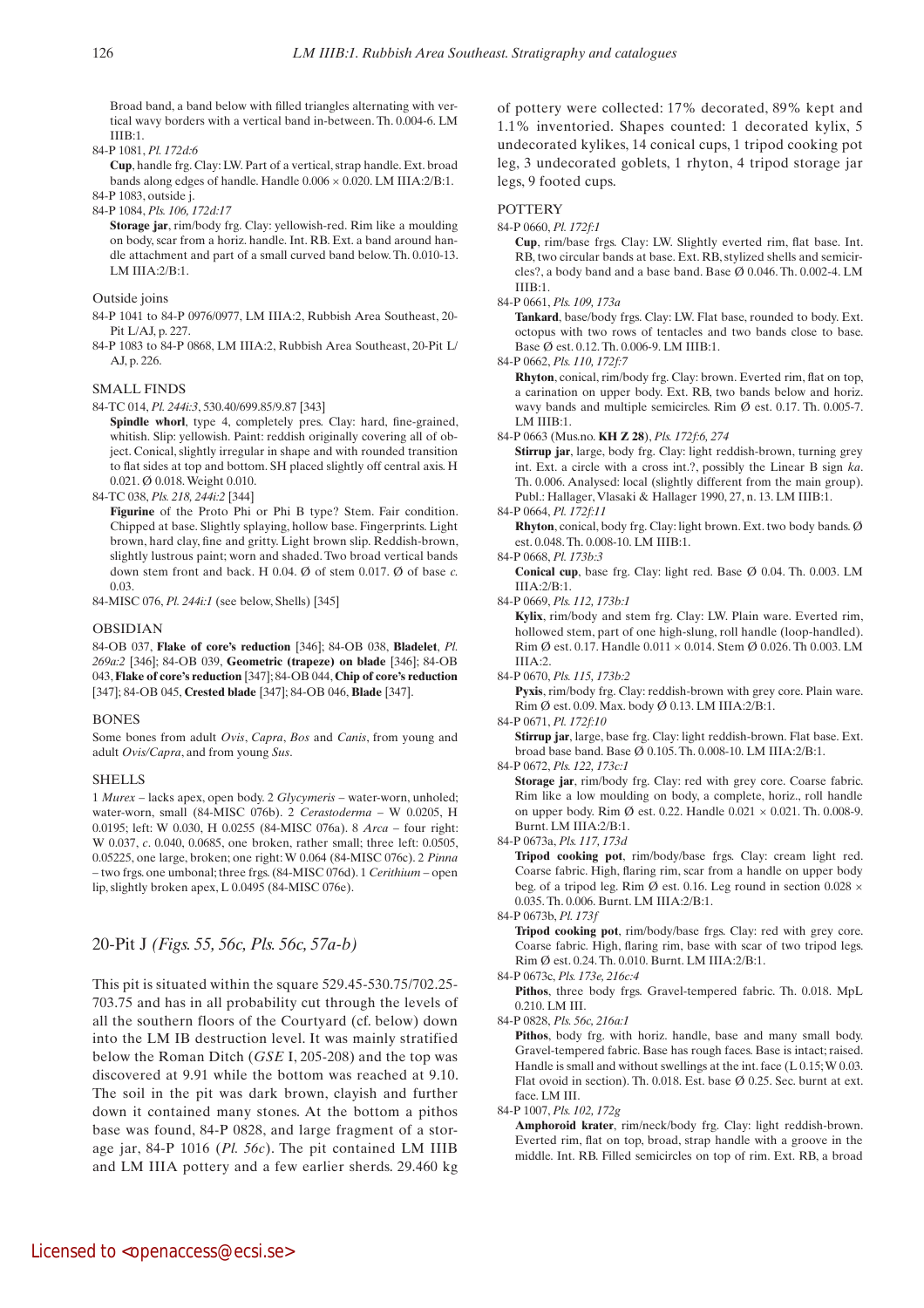and a thin band below, low wavy band on neck, a thin and a broad neck band. Octopus covering most part of body. Bands along edges of handle and a band around handle attachment. Rim Ø est. 0.27. Handle 0.015 × 0.048. Th. 0.008. LM IIIB:1.

84-P 1008, *Pls. 100, 172e*

 **Amphoroid krater**, rim/neck frg. Clay: light reddish-brown. Everted rim, flat on top, part of a broad, strap handle with a groove in the middle. Int. RB. Barred in groups on top of rim. Ext. RB and a band below, high wavy band on neck, band along edges of handle and one in the middle. Rim  $\varnothing$  est. 0.33. Handle 0.018  $\times$  0.053. Th. 0.007. LM IIIB:1.

84-P 1009, outside j.

84-P 1010, *Pls. 105, 172f:9*

 **Amphora**, rim/neck frg. Clay: light brown. Everted, rounded rim, part of a vertical, oval handle. Ext. RB, neck band and bands along edges of handle. Rim Ø est. 0.12. Handle  $0.023 \times 0.036$ . LM IIIA:2/B:1.

#### 84-P 1011, *Pl. 172f:8*

 **Kalathos**, rim frg. Clay: light creamish-brown. Broad, everted rim, flat on top, beg. of a broad, strap handle on top of rim. Int. and ext. RB. Handle 0.015 × 0.040. Th. 0.007. LM IIIB:1.

84-P 1012, *Pl. 172f:5*

 **Mug**, body frg. Clay: LW. Ext. lozenges framed by wavy bands. Th. 0.004. Burnt. LM IIIA:2/B:1.

84-P 1013, *Pl. 172f:2*

 **Kylix**, rim frg. Clay: light reddish-brown. Everted, rounded rim. Int. RB. Ext. RB and two wavy bands (octopus?). Rim Ø est. 0.16. Th. 0.004. LM IIIB:1.

84-P 1014, *Pl. 172f:4*

**Closed vessel**, lower body frg. close to a base. Clay: buff, hard. fine. Ext. three thin bands between two broader, another band above. Th. 0.004. Myc IMP. LH IIIA:2/B:1.

#### 84-P 1015, *Pls. 106, 172f:3*

 **Jar**, miniature, rim frgs. Clay: reddish-brown. Rim like a moulding on body, a small, horiz., roll handle on upper body. Ext. barred on top of rim, two thin bands below rim, wavy bands on upper body, handle barred and band around handle attachment. Rim Ø est. 0.08. Th. 0.004. LM IIIB:1.

84-P 1016, *Pls. 56c, 120, 173c:2*

**Storage** jar, body/base frg. Clay: dark brown with grey core. Coarse fabric. Flat base with a low moulding. Base Ø 0.128. LM IIIA:2/B:1.

## LM I

## 84-P 0665, **Jug**; 84-P 0666, **Open vessel**; 84-P 0667, **Open vessel**.

## Outside joins

84-P 1009 to 73-P 1062, *GSE* III, 35. 77-P 1962, *GSE* III, 102. 84-P 1941, LM IIIB:1 Courtyard, 1st phase. p. 168. 84-P 2731, LM II/IIIA:1, Vol. V.

## SMALL FINDS

84-TC 020, *Pls. 219, 245a:2*, 529.95/702.75/9.36 [348]

 **Cult vessel**?, frg. Part of shoulder and false-neck with pres disc from a closed vessel. Light brown-pinkish clay; semihard. Light brown slip. Brown, dull, worn paint. Bands round neck and shoulder. At one edge of disc are horns of consecration. One preserved; start of the other visible. Groove edging disc and behind horns. Bands outlining horns and edge of disc. Blobs of paint on backside of horns. On disc three vertical lines radiating from horns. Wheel marks on top of disc. H 0.06. Ø of disc 0.048. Ø of neck 0.03. H of horn 0.025. Publ.: Hallager & Tzedakis 1985, 24, fig. 14.

84-AR 017 (=84-MISC 068), *Pl. 245c* [349]

 **Mud**-**brick**, three frgs. Clay red with few bigger and many smaller white inclusions. Only one piece has two surfaces preserved. a: Mpd. 0.063. Th. 0.053. b: Mpd. 0.0654. Th. 0.037. c: Mpd. 0.102. Th. 0.073. 84-MISC 075, *Pl. 245a:1* (see below, Shells) [350]

OBSIDIAN 84-OB 047, **Bladelet** [351].

#### **BONES**

Adult *Bos*, and young and adult *Ovis*, *Capra*, *Ovis/Capra*, and *Sus*. Among *Sus* at least two young individuals, and a very large tooth from an adult.

#### **SHELLS**

1 *Patella* – L 0.018, hole in centre (84-MISC 075a). 1 *Murex* – frg., fresh, rather small (84-MISC 075b). 2 *Spondylus* – one upper fresh; one lower, fresh, broken, two MNI (84-MISC 075c). 1 *Arca* – L 0.052 (84-MISC 075d).

*Comments:* High percentage of painted pottery is noted.

## 20-Pit M *(Figs. 55, 56a, Pls. 20b:28, 21a:23, 57b*)

This pit, which was found partly below the Turkish Pit 2-4, is younger than the LM IIIA:2 pit into which it was dug (20-Pit L/AJ, cf. p. 224). It is situated within the area 526.5- 529.9/700.8-704 and excavated at levels 9.38/9.80 to 8.91. The soil is red, soft, with small stones and in the eastern part little brown-greenish at top. The pottery contained some LM IIIB, but mainly LM IIIA with earlier pieces. 24.060 kg of pottery were collected: 14% decorated, 51% kept and 1.3% inventoried. Shapes counted (1984): 3 undecorated kylikes, 4 conical cups, 7 undecorated goblets, 2 tripod storage jar legs and 3 footed cups.

## **POTTERY**

77-P 0338, *Pl. 174a:5*

 **Jug**, beak-spouted, base/body frg. Clay: light brown. Flat, splaying base. Ext. two lower body bands and a base band. Base Ø 0.063 × 0.064. Th. 0.005-6. LM IIIA:2/B:1.

77-P 0339, *Pl. 174a:7*

 **Jug**, beak-spouted, body frg. Clay: light brown. Part of a vertical, oval handle, attachment ending in a raised pointed ridge. Ext. bands along edges of handle and vertical chevrons. Bands around attachment, a sea-anemone and a lozenge on the body. Handle 0.010  $\times$ 0.020. Th. 0.004. Burnt. LM IIIA:2/B:1.

77-P 0340, *Pl. 174a:4*

 **Krater**, body frg. Clay: LW. Ext. curved thin and broad bands (spirals?). Th. 0.006. Burnt. LM IIIB:1.

77-P 1579, *Pl. 174a:2*

 **Cup**, body frg. Clay: light brown, hard, fine. Int. monochrome. Ext. ivy chain and a body band. Th. 0.004. KNO. LM IIIA:2/B:1.

77-P 1677, *Pl. 214d:2*

 **Pithos**, body frg. Sand-tempered fabric variant A. White washed on the int. face. Horiz. rfb with regular vertical or slightly curved impressions (2D). Th. 0.016. W of rfb 0.020-30. MpL 0.076. Tech. inform. Sec. burnt on the ext. Late MM-LM I/II.

77-P 1712, *Pl. 174a:3*

 **Cup**, rim frg. Clay: cream. Slightly everted rim. Int. a band below rim. Ext. RB and multiple arcs. Rim Ø est. 0.13. Th. 0.003-4. LM  $I I I R·1.$ 

77-P 1719, *Pl. 174a:1*

 **Bowl**, rim frg. Clay: LW. Slightly marked rim, scar from a horiz. handle. Int. RB. Ext. RB, zigzag framed by rows of dots and a body band. Band around handle section. Rim Ø est. 0.16. Th. 0.003-4. LM IIIB:1. 84-P 1030, *Pls. 99, 174b:9*

 **Krater**, foot/body frg. Clay: light red. Low ring foot. Int. a band around base, a reserved band and the rest monochrome. Ext. base band and two thin bands above. Foot Ø est. 0.077. Th. 0.005-7. LM  $IIIA:2/B:1$ .

84-P 1031 (+77-P 0434), *Pl. 174b:1*

**Stirrup jar**, small, top section. Clay: LW. Ext. band along edge of disc and a cross on top, bands along the edges of handle and barred on top. Int. and ext. spout RB and a band around handle spout section.